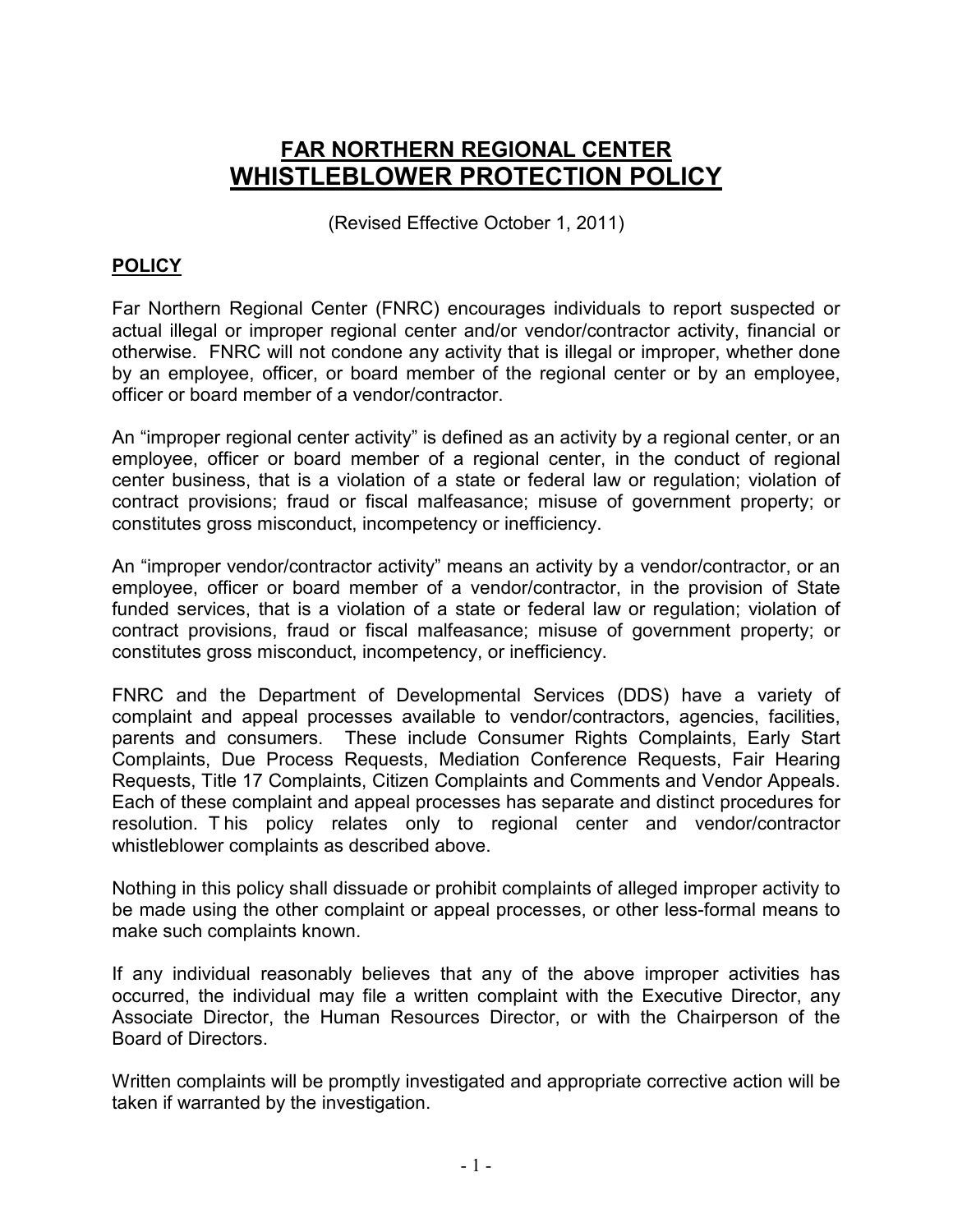## **CONFIDENTIALITY**

The investigating party will make every effort to maintain the confidentiality of an individual making a whistleblower complaint if the individual requests confidentiality. However, under circumstances where FNRC is unable to maintain confidentiality due to its legal obligations (including ensuring the health and safety of consumers and regional center contract compliance), the agency will attempt to inform the complainant of its need to disclose certain information prior to releasing identifying information. Additionally, the identity of the complainant may be revealed to appropriate law enforcement agencies conducting a criminal investigation.

It is FNRC's intent to adhere to all laws and regulations that apply to the agency. The underlying purpose of this policy is to support the agency's goal of legal compliance. The support of all individuals is necessary to achieving compliance with various laws and regulations.

### **NO RETALIATION**

This Whistleblower Policy is intended to encourage and enable employees and others to raise serious concerns about alleged improper regional center and vendor/contractor activities and permit an investigating party the opportunity to investigate and take appropriate action.

No person who reports a violation of this policy shall suffer harassment, retaliation or adverse employment consequences. FNRC's Executive Staff will investigate complaints of retaliation following an established process.An employee who harasses or retaliates against someone who has reported a violation in good faith is subject to disciplinary action up to and including immediate termination of employment.

An individual is protected from retaliation only if the individual brings the alleged unlawful activity, policy or practice to the attention of FNRC and provides FNRC with a reasonable opportunity to investigate and correct the alleged unlawful activity.

## *HOW TO FILE A WHISTLEBLOWER OR RETALIATION COMPLAINT*

#### **A complaint may be filed by contacting:**

- Phone
	- o Executive Director, Associate Director for Administration, Associate Director for Case Management or Associate Director for Community Services – 530-222-4791
	- $\circ$  Human Resources Director 530-226-4090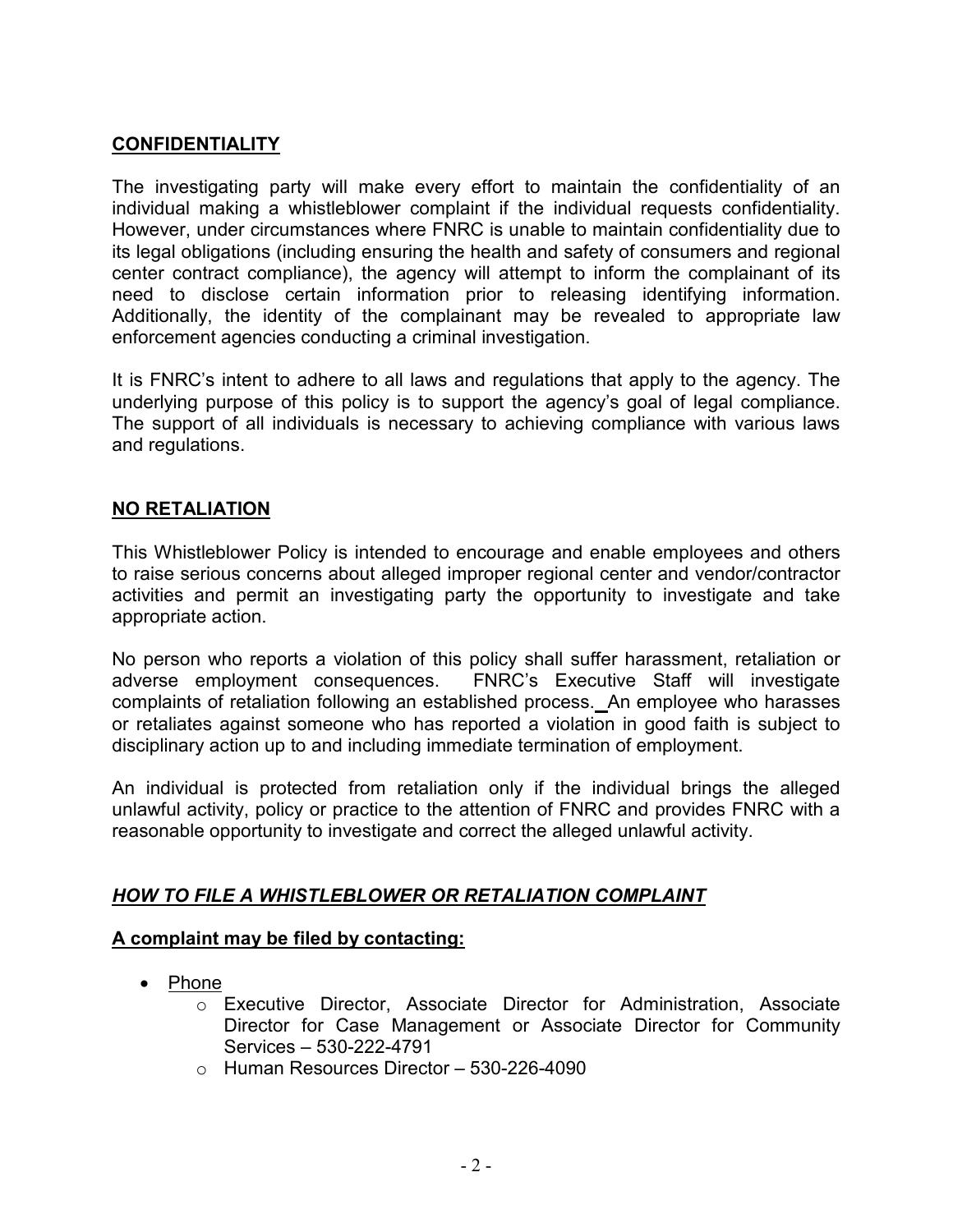- Fax
	- o Executive Director 530-222-6063, Associate Director for Administration – 530-222-4164, Associate Director for Case Management – 530-222- 8908 or Associate Director for Community Services – 530-222-8908
	- $\circ$  Human Resources Director 530-222-0104
- US Regular Mail Primary Address
	- o Whistleblower Complaint Far Northern Regional Center Attn: Human Resources Director OR Executive Director 1900 Churn Creek Road, Suite 319 Redding, CA 96002
- US Regular Mail Alternate Address
	- o Whistleblower Complaint Far Northern Regional Center Attn: Board of Directors P.O. Box 492418 Redding, CA 96049-2418
- Email the Board of Directors
	- o The Chairperson may be contacted through FNRC's website (http://www.farnorthernrc.org) by going to the Main Site, selecting "Contact" and then selecting "Board of Directors Chair" in the Topic box

FNRC will utilize an established process to investigate and take appropriate action on complaints, including complaints of retaliation. An initial review process will determine the appropriate venue for the complaint which could result in referral to another entity or process as described in the "POLICY" section above.

A Whistleblower Complaint shall contain a clear and concise statement of the alleged improper activity and any evidence to support the allegation. If a name or other information (witness or documents) is not provided that clearly identifies the person alleged to have acted improperly, and the regional center or vendor/contractor where that person works, the investigating party may not have sufficient information to investigate. Original documents should be provided when submitting written information. The submitting party should keep copies of all submitted documents for their records.

Although complaints may be filed anonymously, if insufficient information is provided and the investigating party has no means to contact the complainant, it may not be possible to investigate the allegation.

Individuals with questions about this policy should contact any member of FNRC's Executive Staff or the Human Resources Director.